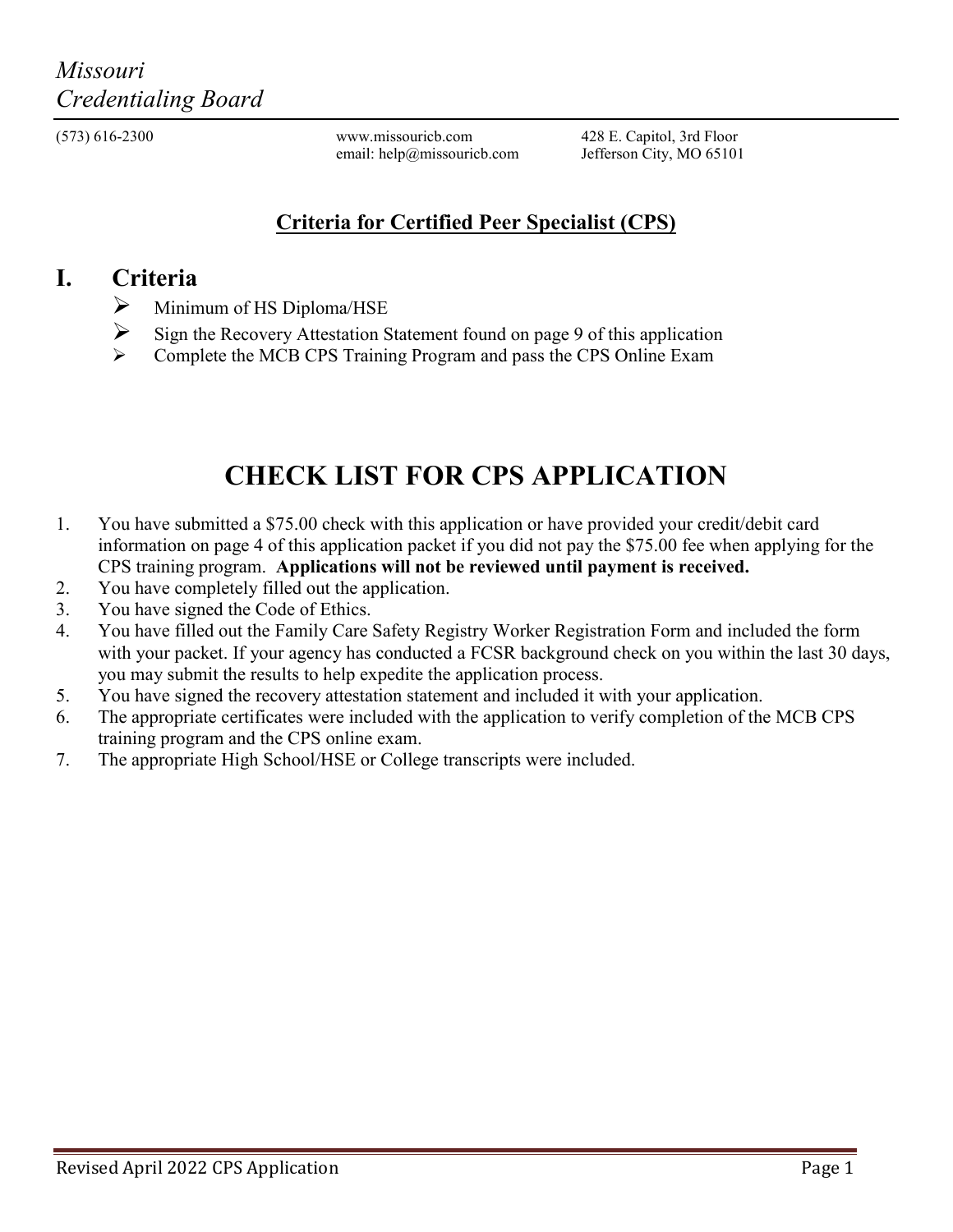(573) 616-2300 www.missouricb.com 428 E. Capitol, 3rd Floor<br>email: help@missouricb.com Jefferson City, MO 65101 email: help@missouricb.com

## **Application Instructions:**

- 1. Requirements to receive this credential are subject to change without notice. Please make sure you are submitting the most recent application packet. If you are unsure, contact the MCB office.
- 2. The application must be typed or neatly printed.
- 3. Please keep a copy of all materials submitted for your records.
- 4. FEES: The total CPS Fee is \$75.00. You may pay by check, money order, or provide credit card information on page 4 of this application packet. **If you paid the \$75.00 when you applied for the CPS training program, then no money is due with the application. Applications will not be reviewed until payment is received.**
- 5. Please be aware that should your application be reviewed and additional information is requested to complete the application, you will have 90 days to provide the requested information. Failure to do so will result in your application expiring without being approved.
- 6. All fees are non-refundable. If your application is denied or expires, fees will not be refunded.
- 7. If your application is denied, you may contact the MCB office staff for instructions on how to appeal the denial of your application.
- 8. All materials submitted to the MCB office become property of the MCB.
- 9. The applicant must currently reside and/or work/volunteer in the State of Missouri at least 51% of the time. The only exception to this is applicants living and working in a state that is not a member of the International Certification and Reciprocity Consortium.
- 10. If at any time during the credentialing process, a question arises about an applicant's moral character, reputation for honesty, integrity, or professionalism, the Board may either deny the application at that time or place the application on hold until an investigation has been completed and a decision made regarding the question brought up.
- 11. Please remember that it is your responsibility to keep the MCB office informed of any personal informational changes such as address and phone number changes. If you fail to notify us of changes, you will be responsible for any material that is mailed to the wrong address and will have to pay a fee to have the material sent again.
- 12. **Please mail your application to the MCB. Please do not fax or e-mail your application.**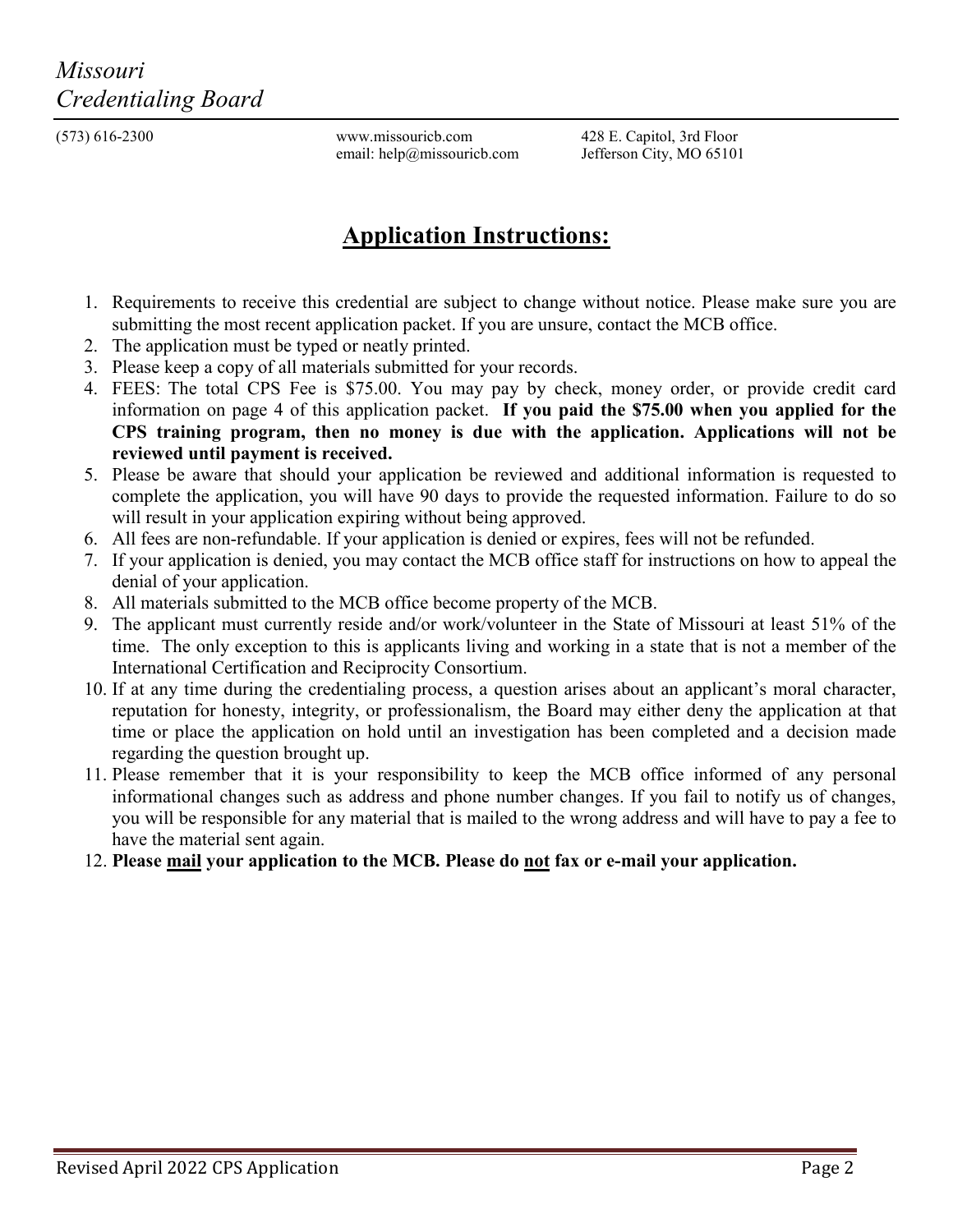## Important Notice To Applicants

According to Missouri Credentialing Board (MCB) Policies and Procedures, the following rules apply to those seeking a MCB credential.

- 1. The following items disqualify an individual from obtaining the CPS with the MCB:
	- A. Is listed on the Department of Mental Health disqualification registry
	- B. Is listed on the employee disqualification list of the Dept. Health and Senior Services or Dept. of Social Services
	- C. Any crime against a minor
	- D. A person who has been convicted of, found guilty to, plead guilty to or nolo contendere to any of the Disqualifying Crime (s) Pursuant to Section 630.170, RSMo. The crime (s) will only disqualify an applicant if the crime (s) were a felony. Please view information about Section 630.170, RSMo on the MCB web site [www.missouricb.com](http://www.missouricb.com/) under the Disqualifying Crimes Link.
- 2. If an individual has applied for and been given an exception from the Department of Mental Health, the individual may apply for a MCB credential. Please send in proof of exception with your application.
- 3. If an individual will not be working in a Department of Mental Health certified agency and would still like to be credentialed, the individual may apply directly to the Missouri Credentialing Board exceptions committee.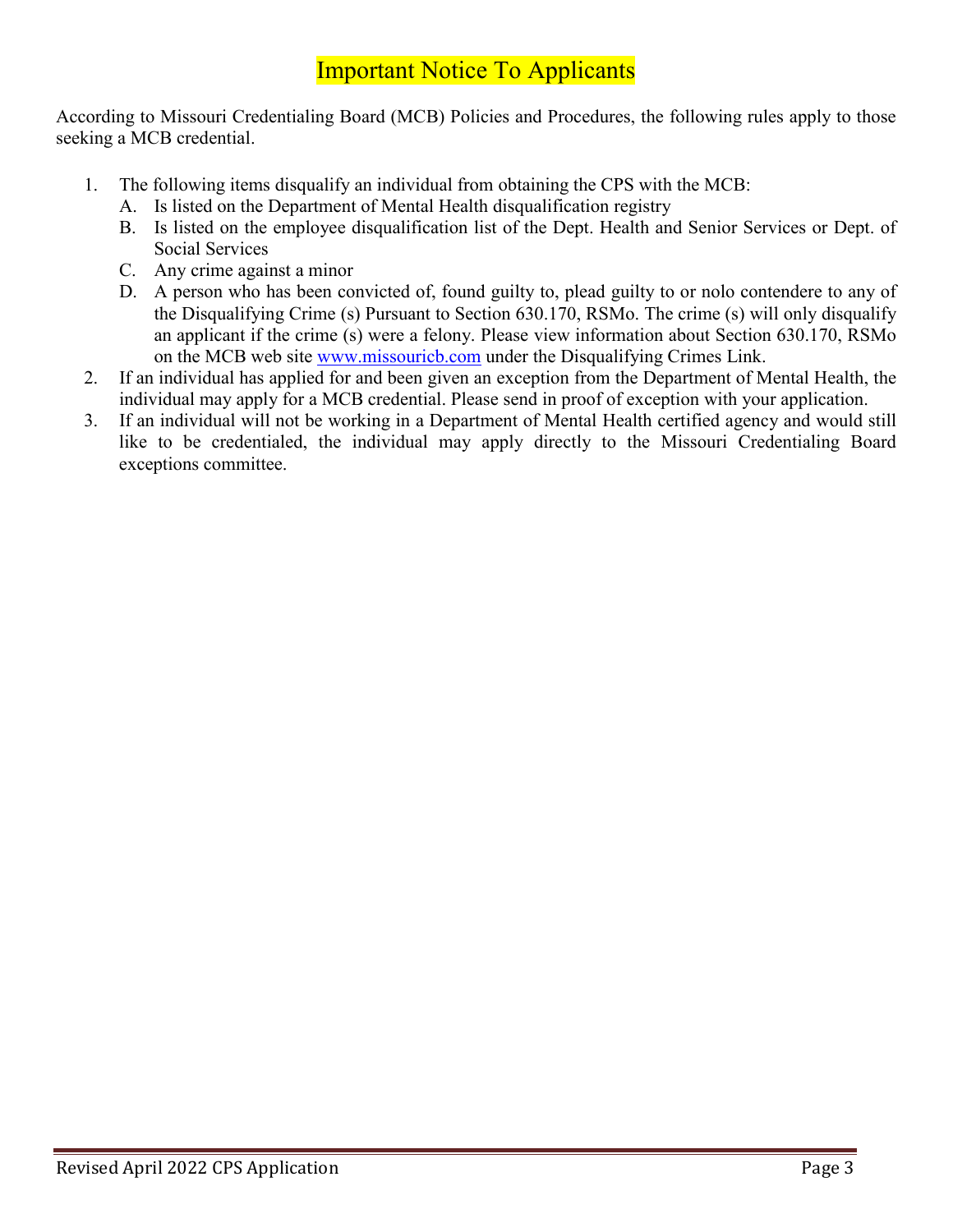# **APPLICATION**

## **FOR**

## **Certified Peer Specialist (CPS)**

**Appropriate fee must be submitted with application if it was not paid when applicant applied for the CPS training program.**

### **MISSOURI CREDENTIALING BOARD 428 E. Capitol, 3rd Floor JEFFERSON CITY, MISSOURI 65101**

#### **TELEPHONE: (573) 616-2300**

#### **WEB SITE: www.missouricb.com**

**EMAIL: help@missouricb.com**

Please Mark Credit Card Type:

1. Visa 2. MC 3. Discover CC Expiration Date: \_\_\_\_\_/\_\_\_\_\_\_\_

Credit Card #**: \_\_\_\_\_\_\_\_\_\_-\_\_\_\_\_\_\_\_\_\_\_\_\_\_-\_\_\_\_\_\_\_\_\_\_\_\_\_\_-\_\_\_\_\_\_\_\_\_\_\_\_**

Credit Card 3 Digit Verification Code: \_\_\_\_\_\_\_\_\_\_\_\_\_\_\_\_\_\_\_\_\_\_\_\_\_\_\_\_\_\_\_\_

**If the \$75.00 was paid when you applied for the CPS training program, do not send any money with this application.**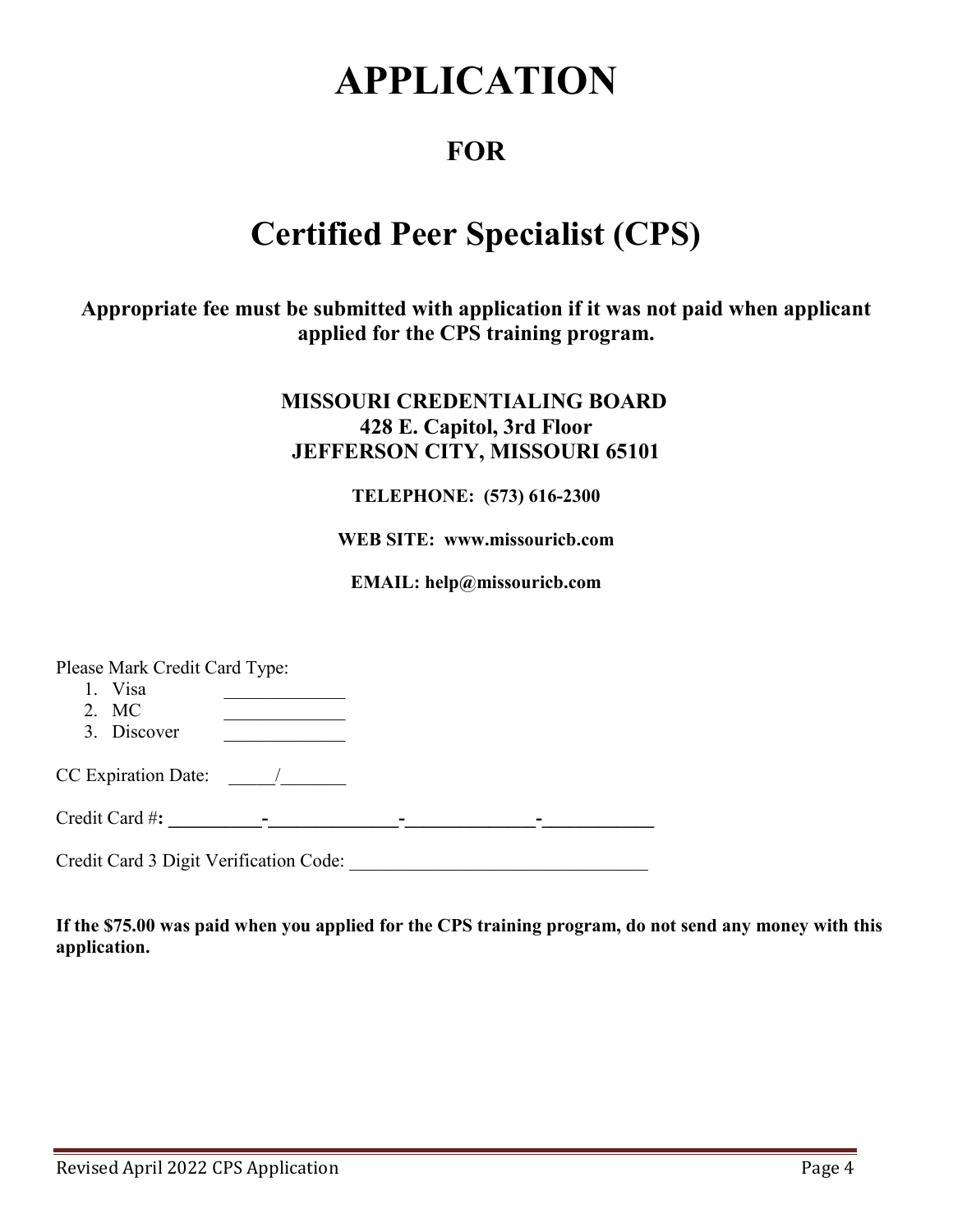## **THIS APPLICATION MUST BE TYPED OR PRINTED NEATLY**

All Applications Become the Property of MCB

| Applicant's Name:                                                                                                                                                         |               |                                                                                                                                                                                                                                                                                                                                                                                                                     |                                    |          |                       |
|---------------------------------------------------------------------------------------------------------------------------------------------------------------------------|---------------|---------------------------------------------------------------------------------------------------------------------------------------------------------------------------------------------------------------------------------------------------------------------------------------------------------------------------------------------------------------------------------------------------------------------|------------------------------------|----------|-----------------------|
| First                                                                                                                                                                     |               | Middle                                                                                                                                                                                                                                                                                                                                                                                                              |                                    | Last     | Name Suffix (Jr., II) |
| Maiden                                                                                                                                                                    |               |                                                                                                                                                                                                                                                                                                                                                                                                                     | Other Names Used                   |          |                       |
|                                                                                                                                                                           |               |                                                                                                                                                                                                                                                                                                                                                                                                                     |                                    |          |                       |
|                                                                                                                                                                           | Street/PO Box |                                                                                                                                                                                                                                                                                                                                                                                                                     |                                    | Apt. $#$ |                       |
| City                                                                                                                                                                      | State         | $\overline{\mathrm{Zip}}$                                                                                                                                                                                                                                                                                                                                                                                           |                                    | County   |                       |
|                                                                                                                                                                           |               |                                                                                                                                                                                                                                                                                                                                                                                                                     | SSN: $\qquad \qquad \qquad \qquad$ |          |                       |
|                                                                                                                                                                           |               |                                                                                                                                                                                                                                                                                                                                                                                                                     |                                    |          |                       |
| E-mail Address:                                                                                                                                                           |               |                                                                                                                                                                                                                                                                                                                                                                                                                     |                                    |          |                       |
| SEX: M F                                                                                                                                                                  |               | BIRTH DATE: $\frac{1}{\sqrt{1-\frac{1}{2}}}\frac{1}{\sqrt{1-\frac{1}{2}}}\frac{1}{\sqrt{1-\frac{1}{2}}}\frac{1}{\sqrt{1-\frac{1}{2}}}\frac{1}{\sqrt{1-\frac{1}{2}}}\frac{1}{\sqrt{1-\frac{1}{2}}}\frac{1}{\sqrt{1-\frac{1}{2}}}\frac{1}{\sqrt{1-\frac{1}{2}}}\frac{1}{\sqrt{1-\frac{1}{2}}}\frac{1}{\sqrt{1-\frac{1}{2}}}\frac{1}{\sqrt{1-\frac{1}{2}}}\frac{1}{\sqrt{1-\frac{1}{2}}}\frac{1}{\sqrt{1-\frac{1}{2}}$ |                                    |          |                       |
| Are you currently or have you been credentialed or licensed as a Substance Use Disorder Professional by the MCB or any<br>other state or organization? ______Yes ______No |               |                                                                                                                                                                                                                                                                                                                                                                                                                     |                                    |          |                       |
|                                                                                                                                                                           |               |                                                                                                                                                                                                                                                                                                                                                                                                                     |                                    |          |                       |
| What is the type of credential/license held with the other state/organization?                                                                                            |               |                                                                                                                                                                                                                                                                                                                                                                                                                     |                                    |          |                       |
|                                                                                                                                                                           |               |                                                                                                                                                                                                                                                                                                                                                                                                                     |                                    |          |                       |
|                                                                                                                                                                           |               |                                                                                                                                                                                                                                                                                                                                                                                                                     |                                    |          |                       |

Have you ever been **CONVICTED** of and/or **PLEAD GUILTY** to a felony (including SIS or SES)? **\_\_\_\_**Yes **\_\_\_\_**No

*If yes, please go to the [www.missouricb.com](http://www.missouricb.com/) website, print off the "Felony Offense Form", fill out the form and submit with your application. If you were convicted of and/or plead guilty to a felony (including SIS or SES) listed in Section 630.170 RSMo (vie[w www.missouricb.com;](http://www.missouricb.com/) Disqualifying Crimes link), you will not be issued this credential without an exception from the Department of Mental Health or MCB Exceptions Committee.* **(If you have already completed the Department of Mental Health Exceptions Committee process, you do not need to complete the Felony Offense Form. Please attach a copy of the Department of Mental Health letter granting the exception.)** 

Have you ever knowingly been contacted by a Children's Division employee regarding a **CHILD ABUSE** and/or **CHILD NEGLECT** incident involving you? **Wes** No

*If yes, please go to the [www.missouricb.com](http://www.missouricb.com/) website, print off the "Child Abuse/Neglect Statement", fill out the form and submit with your application. In addition, please contact the Children's Division at 573-751-1013 and request a report of the incident to include with this application.*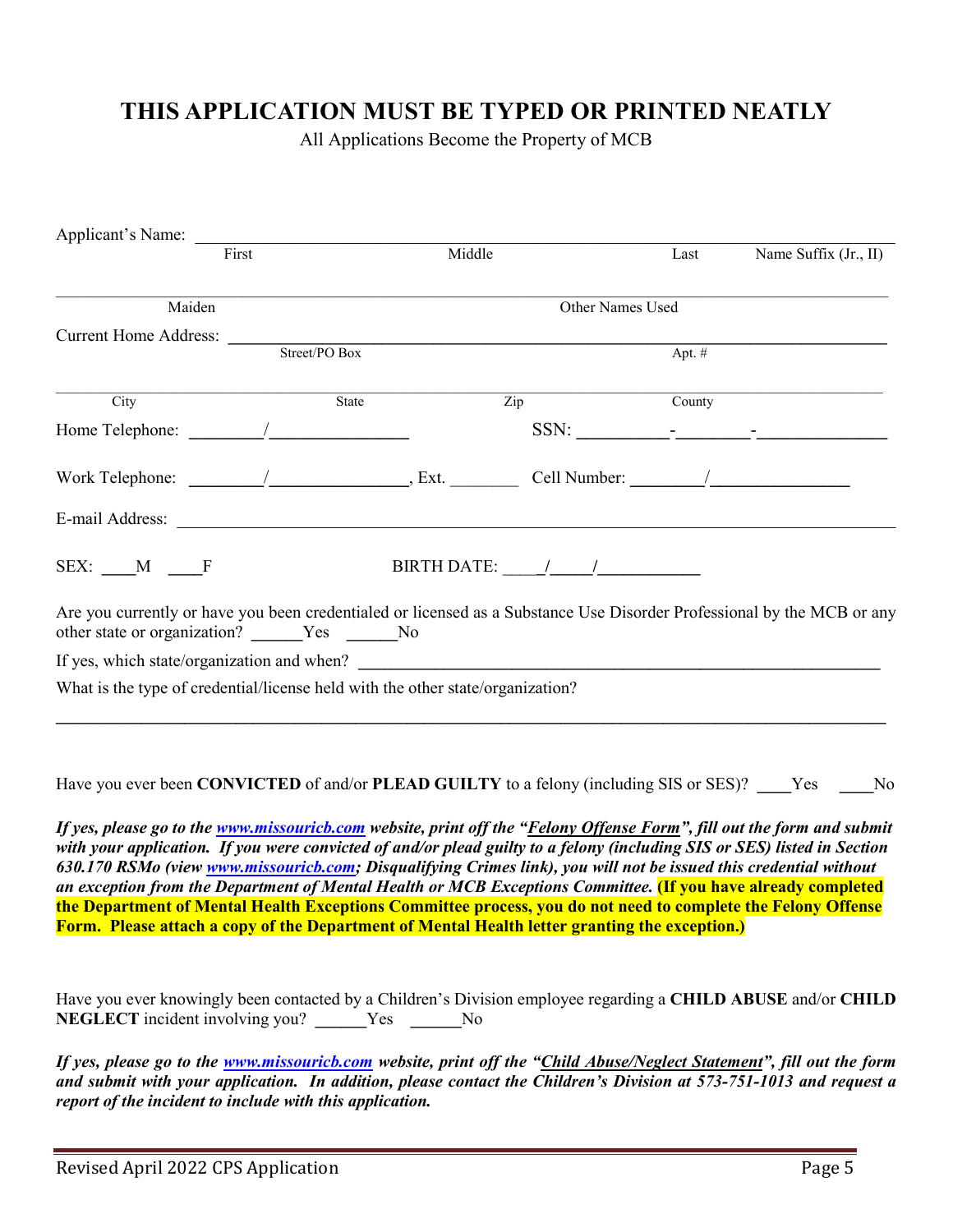#### **Education/Degree Information**

Please mark your highest level of education completed:

- 1. High School Diploma/HSE:
- 2. Addiction Certificate Program: 3. Associate Degree: \_\_\_\_\_ Degree Program: \_\_\_\_\_\_\_\_\_\_\_\_\_\_\_\_\_\_\_\_\_\_\_\_ 4. Bachelor Degree: \_\_\_\_\_ Degree Program: \_\_\_\_\_\_\_\_\_\_\_\_\_\_\_\_\_\_\_\_\_\_\_\_ 5. Master Degree/Higher: Degree Program: Degree Program:

#### *An applicant may document High School Diploma or HSE or College/University degree by:*

- *1. Submitting copy of High School Diploma/HSE*
- *2. Submitting official or unofficial College/University transcripts. Please ensure the transcript shows the applicable degree being conferred.*

#### **Where Does the Applicant Currently Work?**

| Name of Employer:                               |        |           |       |          |                            |        |
|-------------------------------------------------|--------|-----------|-------|----------|----------------------------|--------|
| Mailing Address of Employer                     | Street | City      | State | Zip Code |                            | County |
| Name & Title of Immediate Supervisor:           |        |           |       |          |                            |        |
| Your Business Phone: Area Code/Telephone Number |        | Extension |       | Fax #    | Area Code/Telephone Number |        |

### **Training Requirements**

All applicants must submit proof of having completed the MCB CPS Training Program and passed the CPS online exam.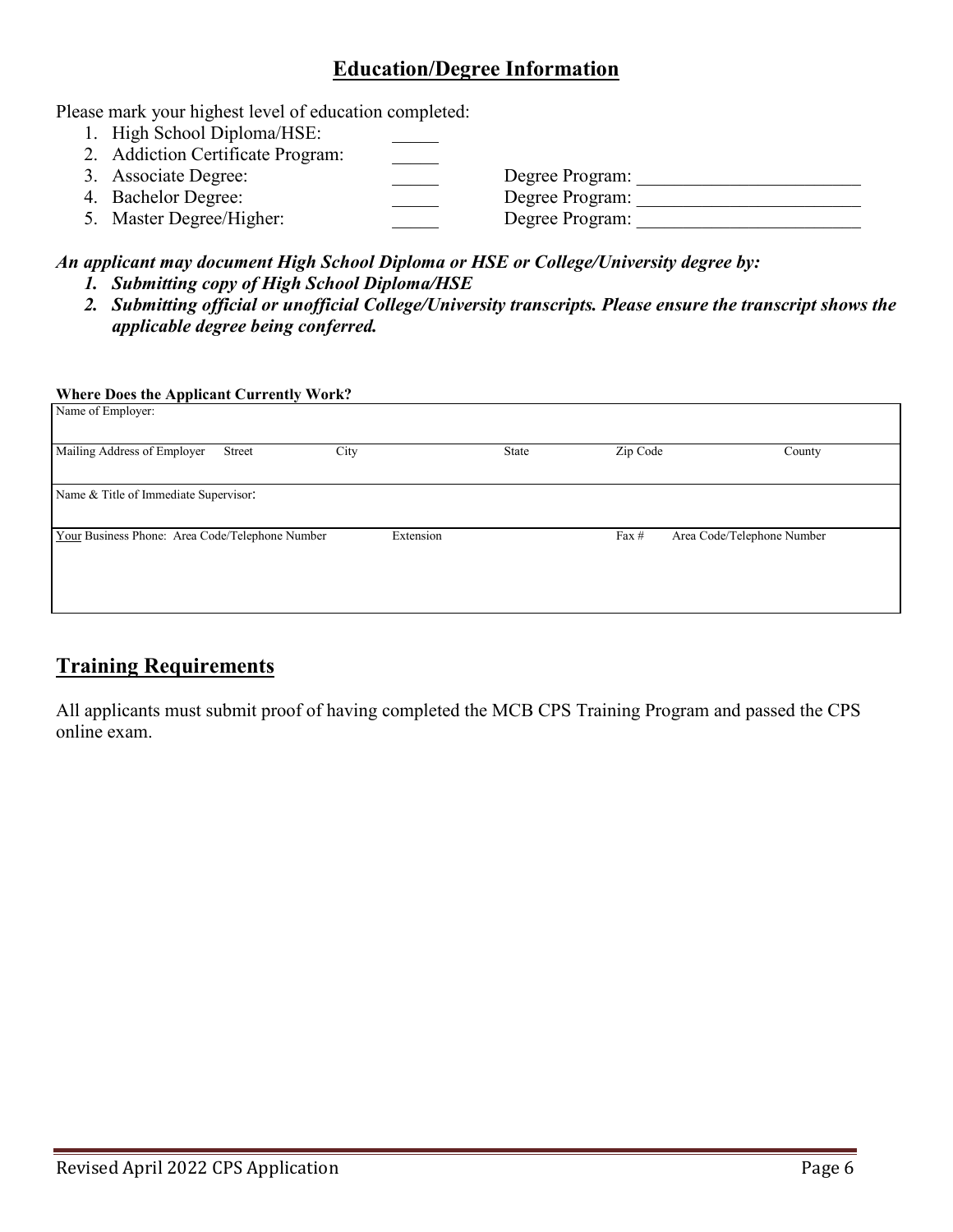#### **Applicant's Agreement to the Code of Ethical Practice and Professional Conduct**

I have read the Current CPS Ethics Code as listed on the MCB web site [www.missouricb.com,](http://www.missouricb.com/) MCB Ethics Code Link and agree to abide by this code:

Print Name Date

Signature Date

#### **AUTHORIZATION AND RELEASE**

I hereby certify all of the information given herein is true and complete to the best of my knowledge and belief. I also authorize any relevant investigations, or the release of personal information to the Missouri Credentialing Board, its agents, or contractors pursuant to this application/renewal procedure. I understand falsification of any portion of this application/renewal will result in my being denied credentialing, or revocation of same upon discovery.

I further agree to hold the Missouri Credentialing Board and its Board Members, officers, agents, staff, peer evaluators and examiners, free from any civil liability for damages or complaints by reason of any action that is within the scope and arise out of the performance of their duties which they, or any of them, may take in connection with this application/renewal, any examination, the grades with respect to any examination, and/or the failure of the MCB to issue me said credential or renewal.

This Authorization and Release shall also apply to personal information requested by the Board at any time following credentialing in connection with any investigation concerning allegations that could lead to disciplinary action against me.

Print Name Date

Signature Date

Be sure to print, sign and date in all places on this page!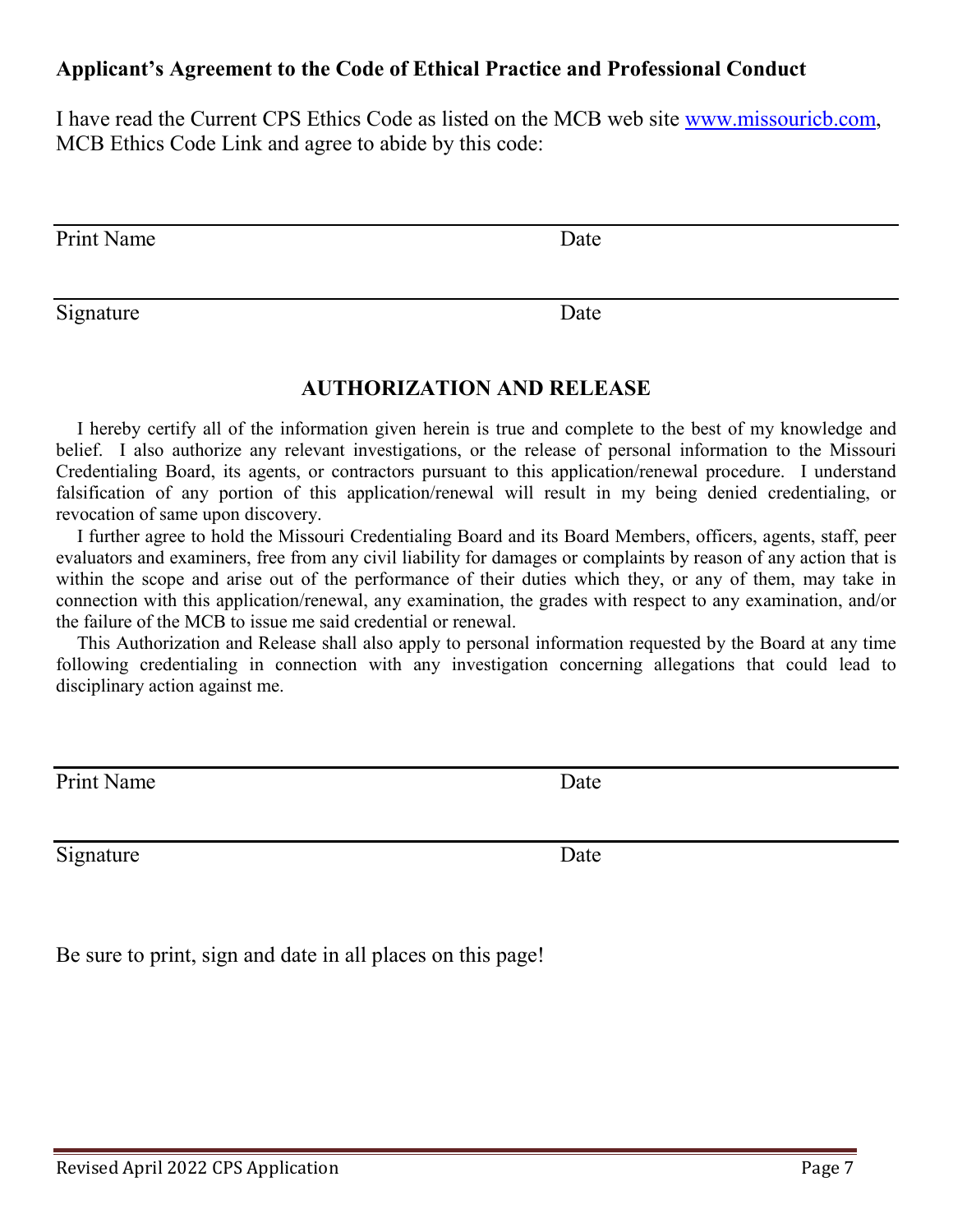| b <sub>it)</sub> |
|------------------|
|                  |

#### MISSOURI DEPARTMENT OF HEALTH AND SENIOR SERVICES

#### FAMILY CARE SAFETY REGISTRY **WORKER REGISTRATION**

| PLEASE TYPE OR PRINT CLEARLY                                                                                                                                                                                                                                                                                                                  |             |                                           |              |                              |                 |                             |
|-----------------------------------------------------------------------------------------------------------------------------------------------------------------------------------------------------------------------------------------------------------------------------------------------------------------------------------------------|-------------|-------------------------------------------|--------------|------------------------------|-----------------|-----------------------------|
| SECTION A: WORKER TYPE (CHECK ONE BOX ONLY)                                                                                                                                                                                                                                                                                                   |             |                                           |              |                              |                 |                             |
| CHILD CARE WORKER (\$9.                                                                                                                                                                                                                                                                                                                       |             | PERSONAL CARE WORKER (\$9.00)             |              |                              | XX              | VOLUNTARY                   |
| <b>REGISTRANT</b><br>ELDER CARE WORKER (\$9.                                                                                                                                                                                                                                                                                                  |             | RECIPIENT OF STATE OR FEDERAL FUNDS [.00) |              |                              |                 | <b>FOSTER PARENT</b>        |
| (NO FEE)                                                                                                                                                                                                                                                                                                                                      |             |                                           |              |                              |                 |                             |
| SECTION B: IDENTIFYING DATA FOR BACKGROUND SCREENING                                                                                                                                                                                                                                                                                          |             |                                           |              |                              |                 |                             |
| <b>LAST NAME</b>                                                                                                                                                                                                                                                                                                                              |             | <b>FIRST NAME</b>                         |              |                              |                 | <b>MIDDLE NAME</b>          |
|                                                                                                                                                                                                                                                                                                                                               |             |                                           |              |                              |                 |                             |
| <b>MAIDEN AND PRIOR NAMES USED</b>                                                                                                                                                                                                                                                                                                            |             |                                           |              |                              |                 |                             |
|                                                                                                                                                                                                                                                                                                                                               |             |                                           |              |                              |                 |                             |
| SOCIAL SECURITY NUMBER (ATTACH COPY OF SOCIAL<br><b>SECURITY CARD)</b>                                                                                                                                                                                                                                                                        |             | <b>DATE OF BIRTH</b>                      |              | <b>GENDER</b><br><b>MALE</b> |                 | TELEPHONE NO.<br>(OPTIONAL) |
|                                                                                                                                                                                                                                                                                                                                               |             |                                           |              |                              | <b>FEMALE</b>   |                             |
|                                                                                                                                                                                                                                                                                                                                               |             |                                           |              |                              |                 |                             |
| <b>MAILING ADDRESS</b>                                                                                                                                                                                                                                                                                                                        |             |                                           |              |                              |                 |                             |
| STREET ADDRESS OR POST OFFICE BOX                                                                                                                                                                                                                                                                                                             | <b>CITY</b> |                                           | <b>STATE</b> |                              | <b>ZIP CODE</b> | <b>COUNTY</b>               |
|                                                                                                                                                                                                                                                                                                                                               |             |                                           |              |                              |                 |                             |
| HOME ADDRESS (if different than mailing address)                                                                                                                                                                                                                                                                                              |             |                                           |              |                              |                 |                             |
| <b>STREET ADDRESS</b>                                                                                                                                                                                                                                                                                                                         | <b>CITY</b> |                                           | <b>STATE</b> |                              | <b>ZIP CODE</b> | <b>COUNTY</b>               |
|                                                                                                                                                                                                                                                                                                                                               |             |                                           |              |                              |                 |                             |
| SECTION C: CURRENT EMPLOYER INFORMATION (IF APPLICABLE)                                                                                                                                                                                                                                                                                       |             |                                           |              |                              |                 |                             |
| <b>EMPLOYER NAME</b>                                                                                                                                                                                                                                                                                                                          |             | <b>CONTACT PERSON</b>                     |              |                              |                 | PHONE NUMBER                |
|                                                                                                                                                                                                                                                                                                                                               |             |                                           |              |                              |                 |                             |
| <b>ADDRESS</b>                                                                                                                                                                                                                                                                                                                                |             | <b>CITY</b>                               |              |                              | <b>STATE</b>    | <b>ZIP CODE</b>             |
|                                                                                                                                                                                                                                                                                                                                               |             |                                           |              |                              |                 |                             |
| SECTION D: AUTHORIZATION TO RELEASE BACKGROUND SCREENING INFORMATION                                                                                                                                                                                                                                                                          |             |                                           |              |                              |                 |                             |
| The information provided is complete and accurate to the best of my knowledge. I understand it is unlawful to withhold or falsify information required on this form. I<br>grant my permission for the Missouri Department of Health and Senior Services (DHSS) to obtain any and all background information authorized by law to process this |             |                                           |              |                              |                 |                             |
| request. Futhermore, I authorized the Missouri Department of Health and Senior Services to release the fact that I am a registrant in the Family Care Safety Registry                                                                                                                                                                         |             |                                           |              |                              |                 |                             |
| (FCSR) and any related background information to the requestor of the FCSR for employment purposes only, as provided in 210.921, subsection 1 subdivision (1) and<br>(2), RSMo. For purposes of the FCSR, "employment purposes" includes direct employer/employee relationships, prospective employer/employee relationships, and             |             |                                           |              |                              |                 |                             |
| screening and interviewing of persons or facilities by those persons contemplating the placement of an individual in a child care, elder care or personal care setting. I                                                                                                                                                                     |             |                                           |              |                              |                 |                             |
| understand that if I dispute the information contained in the FCSR I have the right to appeal the accuracy in the transfer of information to the FCSR within thirty (30)<br>days of receiving the results of the background screening determination.                                                                                          |             |                                           |              |                              |                 |                             |
|                                                                                                                                                                                                                                                                                                                                               |             |                                           |              |                              |                 |                             |
| NOTICE: The FCSR may choose to deposit the check enclosed electronically as an ACH debit entry to your designated bank account. I understand that my signature<br>below authorized my Financial Institution to deduct this payment from my account. In the event that DHSS or its subcontractor, is unable to secure funds from your          |             |                                           |              |                              |                 |                             |
| account or you provide insufficient or inaccurate information regarding your account, your obligation to the DHSS will remain unpaid and further collection action may<br>be taken by the DHSS or its subcontractor, including, but not limited to, returned check fees.                                                                      |             |                                           |              |                              |                 |                             |
| SIGNATURE OF APPLICANT (REQUIRED IN INK)                                                                                                                                                                                                                                                                                                      |             | <b>DATE</b>                               |              |                              |                 |                             |
|                                                                                                                                                                                                                                                                                                                                               |             |                                           |              |                              |                 |                             |
|                                                                                                                                                                                                                                                                                                                                               |             |                                           |              |                              |                 |                             |

 $\prod_{i=1}^N C_{i,k}$ Submit this form with your application and a copy of your SS card. If your • Contact 1-866-422-6872 (toll-free) if you have questions on how to complete this form agency has ran a FCSR check within the last 30 days, you can submit the • Send completed registration form, copy of Social Security card and required fee to: results with this form which may speed up the application process. By Attn: Fee Receipts doing so, you give permission for your agency to share their FCSR results.

 $M$